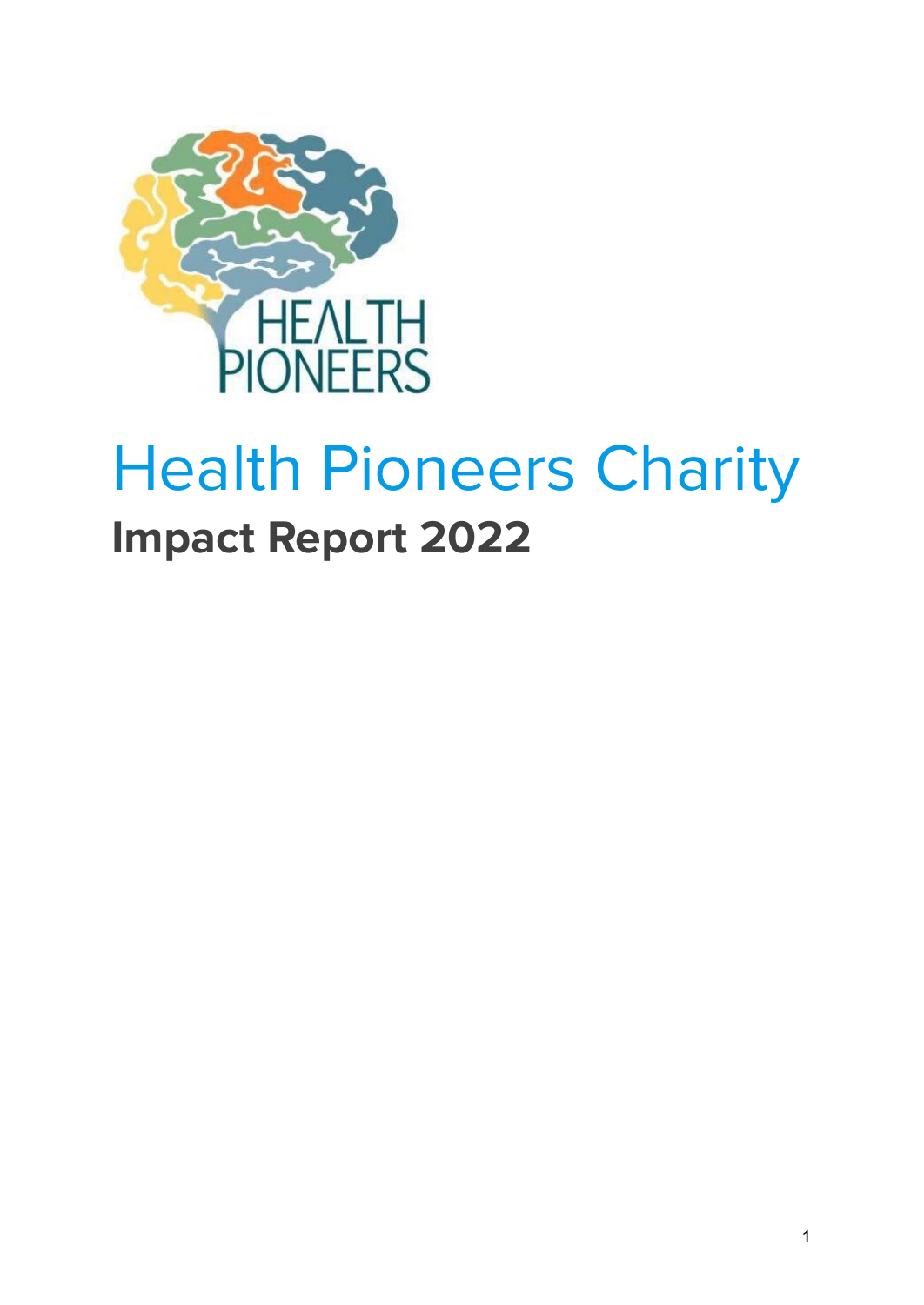

## <span id="page-1-0"></span>**Contents**

| <b>Contents</b>                               | 2              |
|-----------------------------------------------|----------------|
| Introduction                                  | 3              |
| <b>Our Mission</b>                            | 3              |
| <b>Our Story</b>                              | 3              |
| <b>Our Programs</b>                           | 4              |
| <b>Pathways to Health</b>                     | 6              |
| <b>The Project</b>                            | 6              |
| <b>The Events</b>                             | 6              |
| <b>Impact Report</b>                          | 6              |
| <b>Benefits of the Program</b>                | $\overline{7}$ |
| <b>Impact of Pathways to Health</b>           | 7              |
| <b>Participant Feedback</b>                   | 9              |
| <b>Mentorship to Health</b>                   | 10             |
| Impact of Mentorship to Health                | 11             |
| <b>Academic Year 2020 - 2021</b>              | 11             |
| <b>Student Demographics</b>                   | 11             |
| <b>End of Scheme Evaluation</b>               | 12             |
| Academic Year 2021 - 2022                     | 13             |
| <b>Student Demographics</b>                   | 13             |
| End of scheme evaluation                      | 15             |
| <b>Participant Feedback</b>                   | 15             |
| <b>Research team</b>                          | 16             |
| <b>Financial Review</b>                       | 16             |
| <b>Volunteers</b>                             | 17             |
| <b>Structure, Governance &amp; Management</b> | 17             |
| <b>Administrative Information</b>             | 18             |
| <b>Contact Information</b>                    | 18             |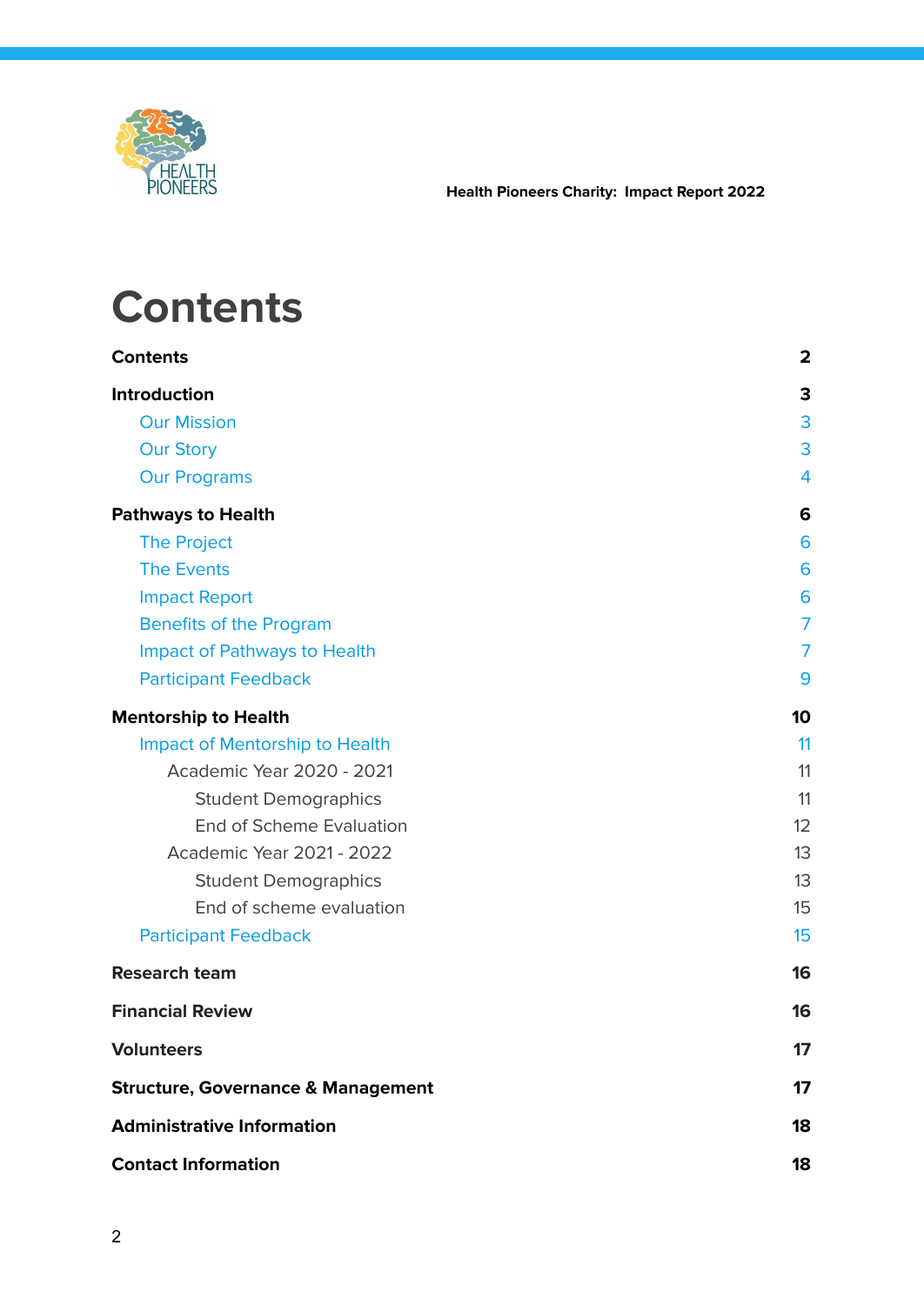

## <span id="page-2-0"></span>**Introduction**

### <span id="page-2-1"></span>**Our Mission**

We empower young people through health and leadership education to shape their communities.

Health. Empowerment. Community.

## <span id="page-2-2"></span>**Our Story**

Led by over 150 healthcare professionals, Health Pioneers was founded in 2020 to tackle health and education inequalities. Working in education and healthcare sectors, our founders recognized the challenges faced by young people today, particularly those from lower socioeconomic backgrounds who experience a greater proportion of deprivation, poorer educational attainment, and lifelong health outcomes.

As a charity, we believe that young people are the source of innovative and creative solutions to these challenges. At our core is the drive to empower young people through health and leadership education to shape their communities and ultimately reduce these societal inequalities.

We believe that through empowering young people they become the future Health Pioneers of society.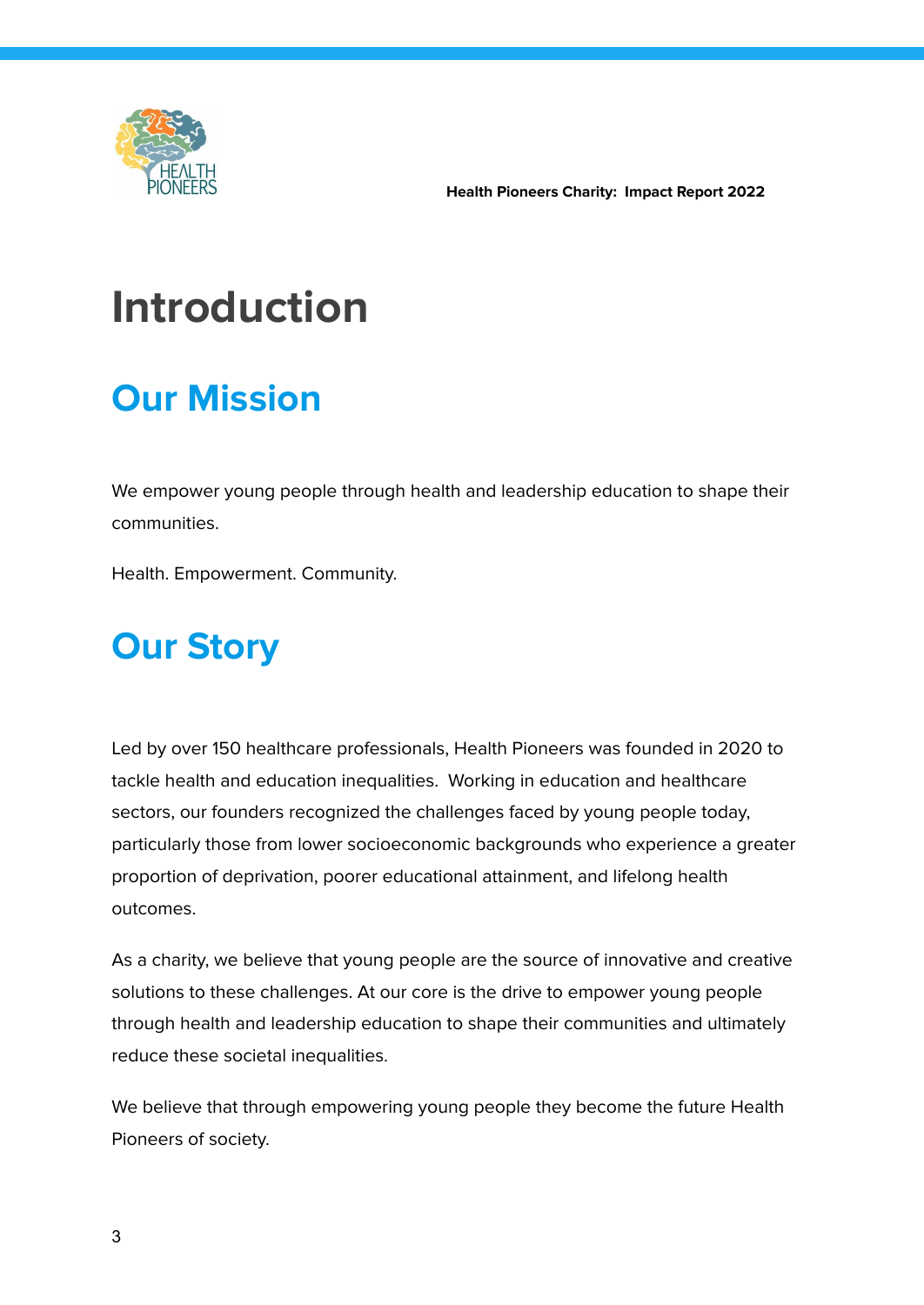



### <span id="page-3-0"></span>**Our Programs**

Our programs are based on the belief that young people are the source of innovative and creative solutions. We empower young people through health and leadership education to use these solutions to shape their communities and ultimately reduce these inequalities.

### Reasons why we should empower young people:

- 1. Social inequalities are associated with most of the leading causes of death in young people.
- 2. Poverty is associated with adverse neuro-developmental, health, educational and long-term social outcomes.
- 3. 23% of young people in England report they live with a long-term condition/disability, 30% of who found this affected their school attendance and/or participation.
- 4. Childhood obesity is one of the biggest current public health issues. The prevalence of severe obesity within the least deprived groups of the UK is increasing.
- 5. Being not in employment, education or training (NEET) negatively impacts health, whilst the chances of being NEET increase relative to socioeconomic disadvantage and deprivation.

How being healthy improves education outcomes:

1. Lack of healthy food, such as fresh fruits and vegetables containing essential nutrients such as minerals and vitamins, is associated with lower grade attainment in students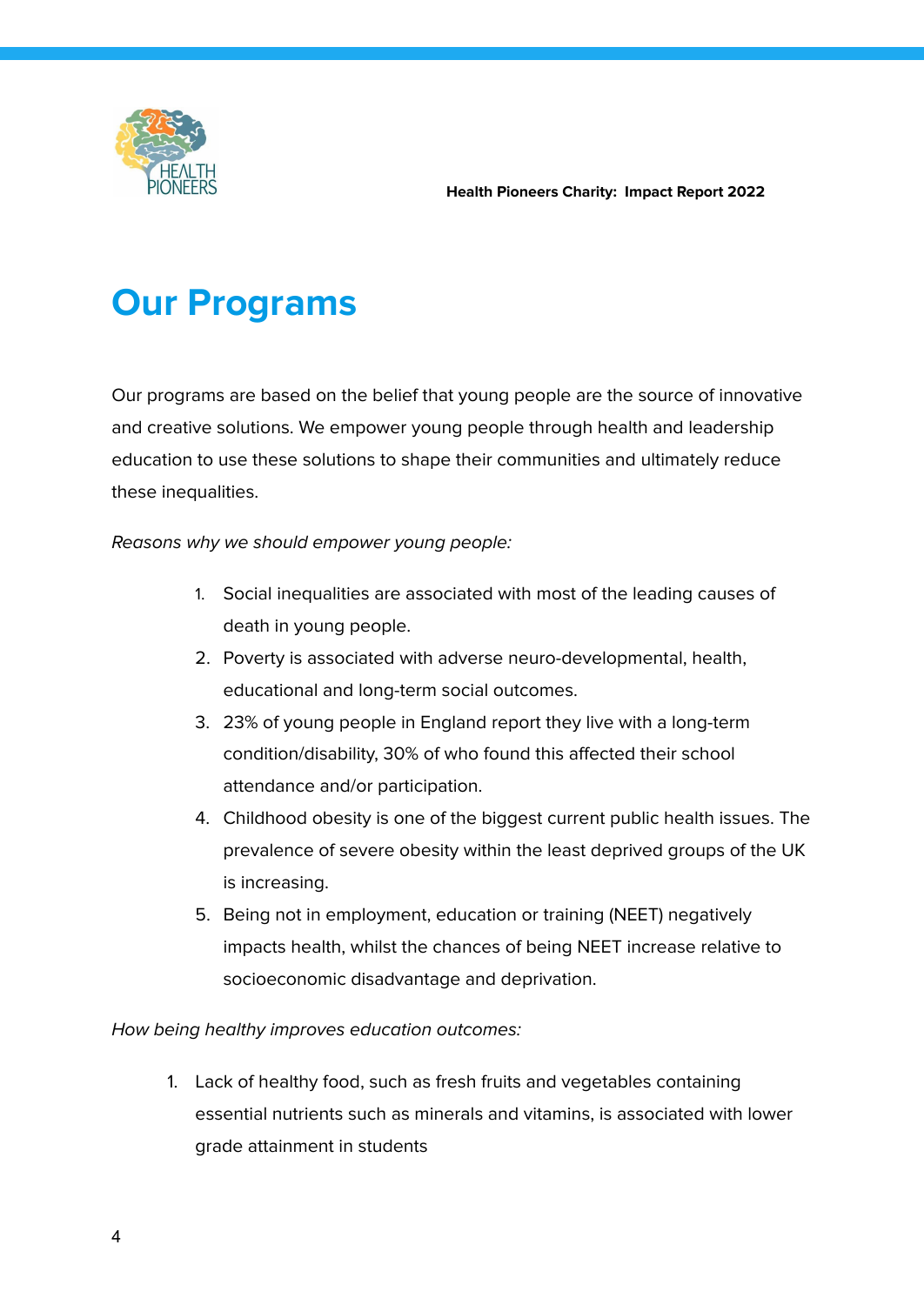

- 2. Higher physical fitness is associated with improved cognitive performance, higher grade attainment, improved class attendance and behaviour among students.
- 3. Missing breakfast is associated with decreased cognitive performance. While experiencing hunger is associated with lower grades, absenteeism, repeating academic year(s) and reduced concentration.

### **Pathways to Health**

Pathways to Health is a health education and leadership program that empowers young people to work with health professionals to design, implement, and lead a health project that solves a health problem.

### **Mentorship to Health**

Mentorship to Health tackles the socio-economic inequality that exists within the healthcare system and applying to university. The program supports primarily state school students aged 16 and above who wish to pursue healthcare related careers.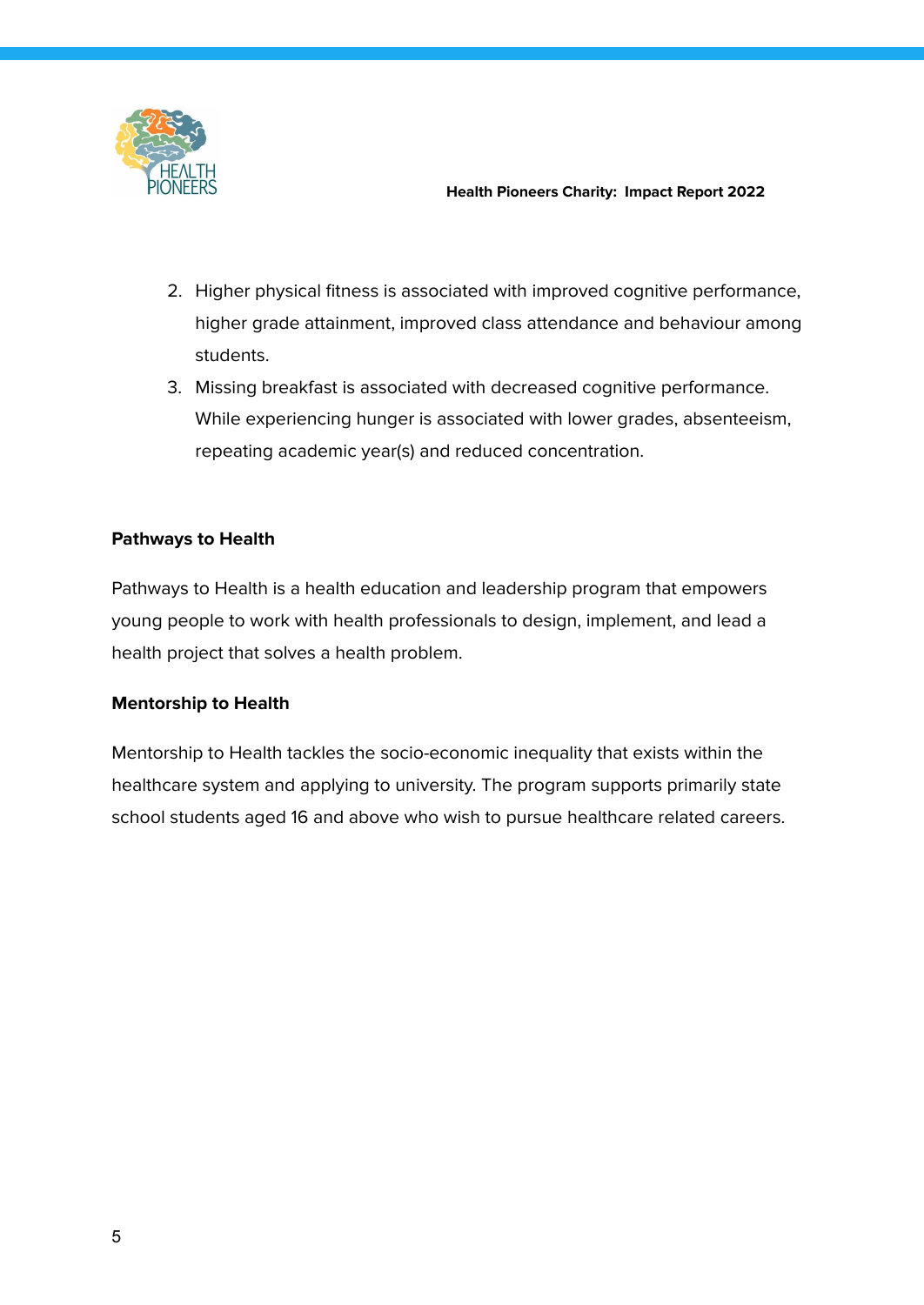

## <span id="page-5-0"></span>**Pathways to Health**

Pathways to Health runs all year around and students can join at any point. There are two aspects to the program: The Project and The Events.

## <span id="page-5-1"></span>**The Project**

Students design and create a project to tackle a health issue they are passionate about. They will be allocated a healthcare professional mentor to support them throughout. The overall aim is to create a repository of health information designed by young people for young people.

### <span id="page-5-2"></span>**The Events**

Throughout the year there will be a combination of virtual and in-person events on health topics delivered by healthcare professionals. Students can attend as many as they would like and if they choose to can even present alongside a healthcare professional!

### <span id="page-5-3"></span>**Impact Report**

Upon completion of the students project, they will submit an impact report. Students graduate from the scheme with their Health Pioneers Award recognizing community-based improvement projects, leadership skills development and competency in health education modules. As well as certificates of attendance for any of the events they have attended.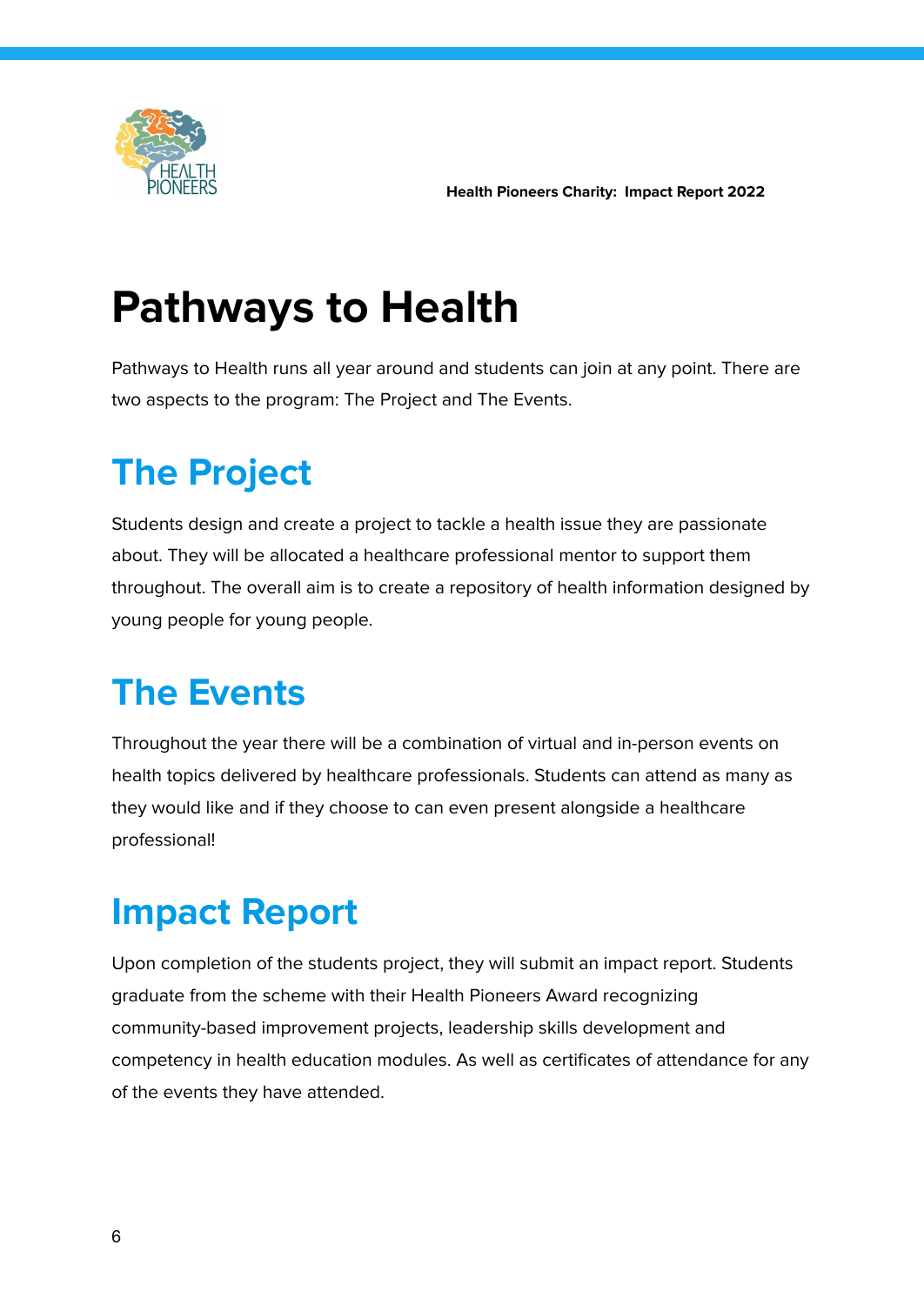

### <span id="page-6-0"></span>**Benefits of the Program**

- · Opportunity to develop knowledge of health-related issues in areas such as chronic health issues, public health and mental health.
- · Obtain a range of leadership skills
- Build a network with a community of ambitious peers and local health professionals
- Lead and implement a health project that improves the health of young people
- · Receive the Health Pioneers Award and the British Science Association CREST Award
- Receive Certificates of Attendance for events

### <span id="page-6-1"></span>**Participation in Pathways to Health**

The 2021 cohort was our first cohort and as of writing is yet to complete the programme (for this cohort the programme lasted a year. This has changed for the 2022 cohort whereby students can join throughout the year). In that time we have successfully hosted our Health & Leadership Education Weekend. Students are currently finalising their projects.

### Student demographics

96 students enrolled in total, 97% stated they wished to enter higher education. All students consented to the collection of demographic and socioeconomic data regarding their individual and household background. A summary of the data is provided below (Table 1).

| Gender           | 70% female, 28% male, 2% prefer not to say |
|------------------|--------------------------------------------|
| Religious belief | 59% Muslim, 18% Christian                  |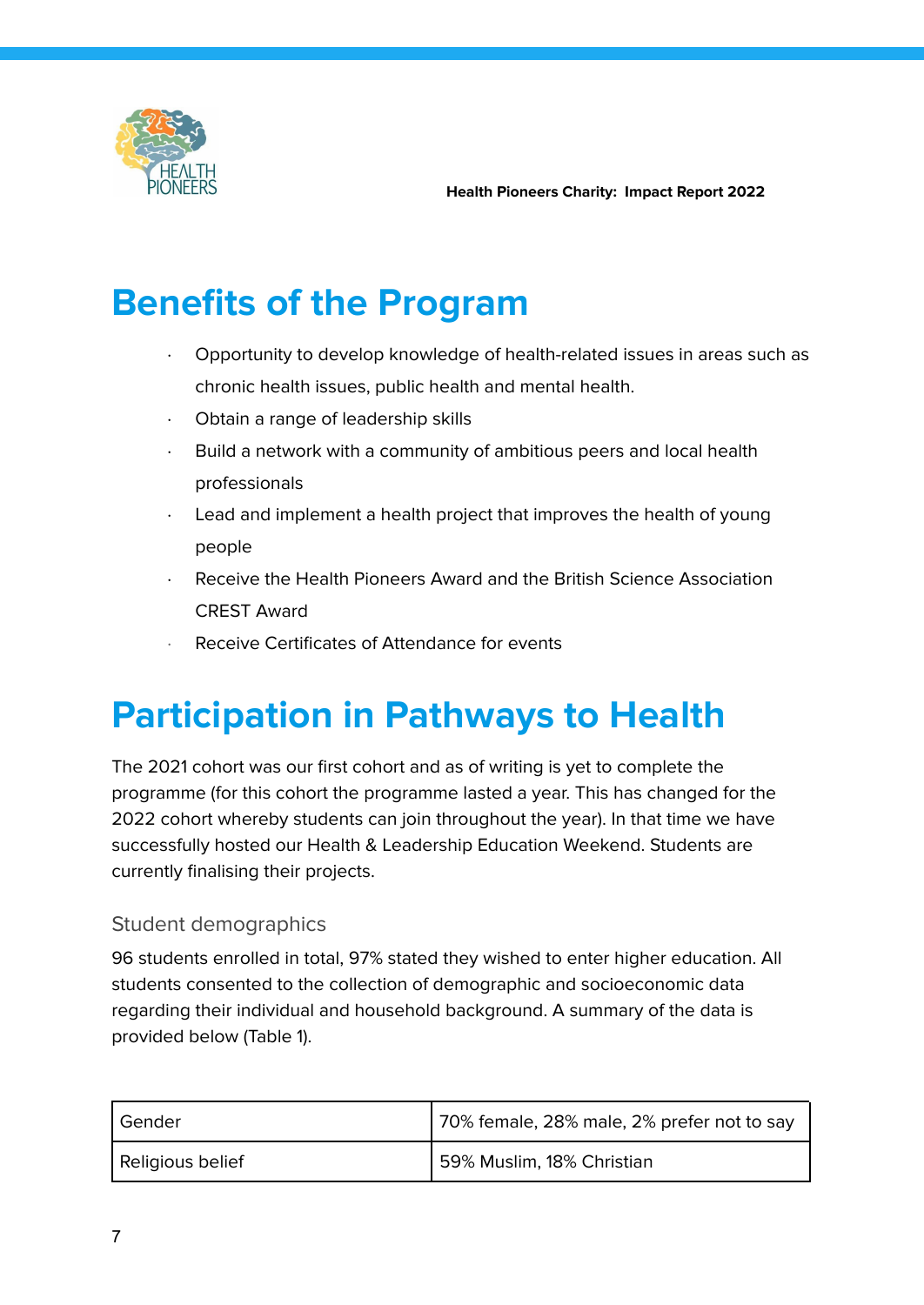

| Ethnicity                                 | 29% Bangladeshi, 17% Black African, 5%<br><b>White British</b> |
|-------------------------------------------|----------------------------------------------------------------|
| Eligible for Free School Meals            | 42%                                                            |
| Household income <£35,000/year            | 56%                                                            |
| Role as a Young Carer                     | 1%                                                             |
| First in their family to go to University | 46%                                                            |
| Estranged from their family               | 2%                                                             |
| Identifying as having a disability        | 1% (2% prefer not to say)                                      |
| Part of the Travelling Community          | 0%                                                             |
| <b>Pupil Premium</b>                      | 14% (43% were not sure if they were eligible)                  |
| Had been in care                          | 1%                                                             |
| Refugees                                  | 0%                                                             |

Table 1: Demographic and socioeconomic data for students ( $n = 96$ ) engaged with the Pathways To Health scheme in the academic year 2021 - 2022.

## **Health & Leadership Weekend Conference 2021**

Two 2-day conference events were held at Queen Mary University London and at East London NHS Foundation Trust Headquarters, in October and November 2021, respectively. These events included a variety of workshops, lectures and small-group breakout sessions.

The health topics covered included:

● Health Inequalities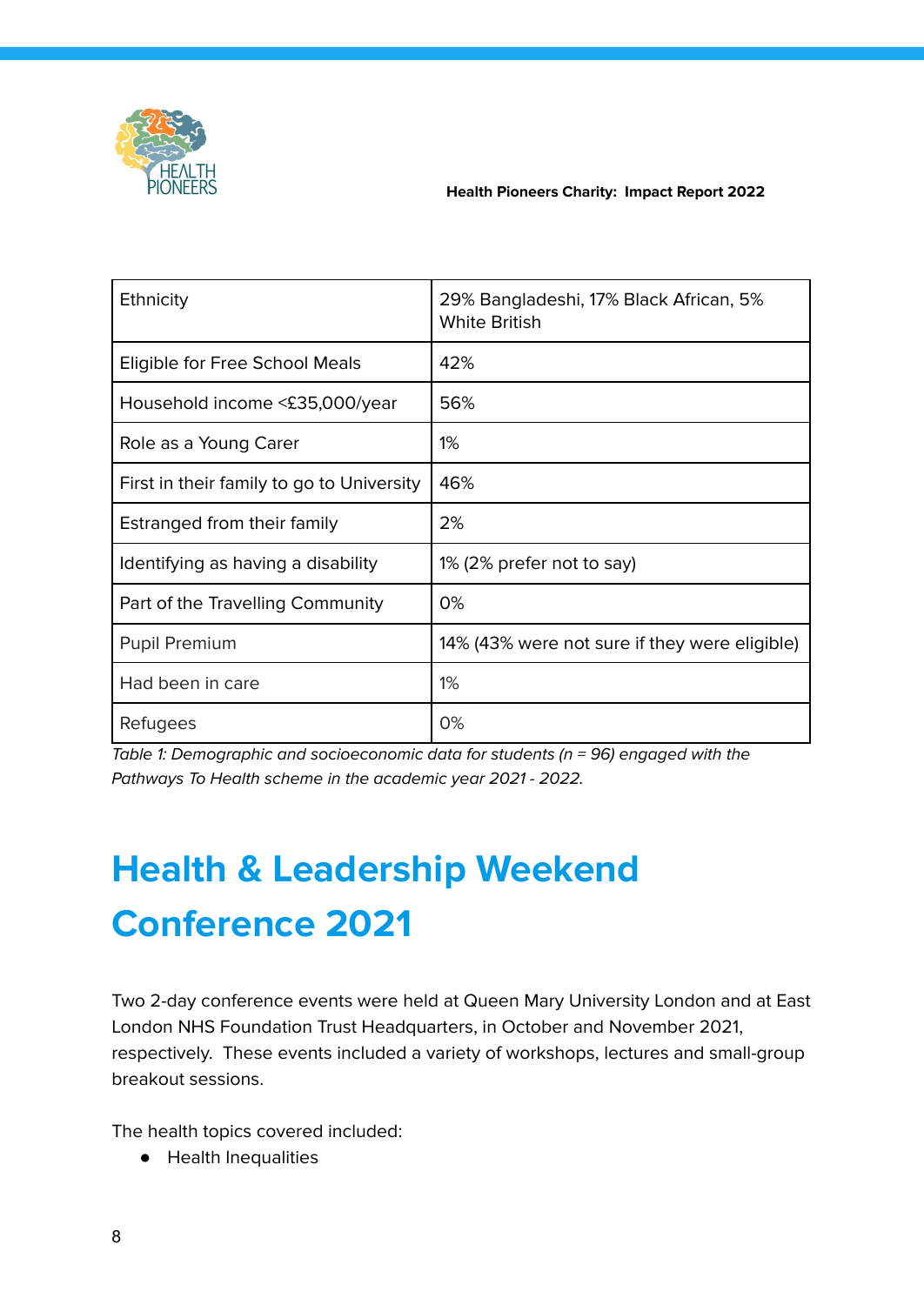

- Mental Well-being
- Healthy Eating
- Physical Activity
- Relationships and Sexual health
- Basic First Aid

Leadership skills workshops covered:

- Public Speaking
- Project Management
- Leadership skills
- Negotiation skills

### Student Feedback

Prior to the conference, we asked students enrolled to take part to complete a short survey to self-rate their confidence in their understanding of various health topics and areas of leadership skills. The ratings were always a confidence rating out of 5. There were 96 students that completed the pre-conference survey (Table 2).

Of the 96 students completing the pre-conference survey:

- 56% of students had a household income of <£35,000/year
- 46% would be the first in their family to attend university
- 42% were eligible for free school meals
- 14% were eligible for Pupil Premium

Prior to the conference, the areas that students felt most confident were in their understanding of mental health and well-being (average score of 4.1 out of 5), healthy eating and physical activity (average score of 4.1 out of 5), and leadership skills (average score of 3.9 out of 5). The area that students felt least confident in was in networking and CV development (average score of 2.8 out of 5).

After the conference, we asked participants to complete a further survey to reflect on their self-rated confidence in their understanding of the same topics and skills. There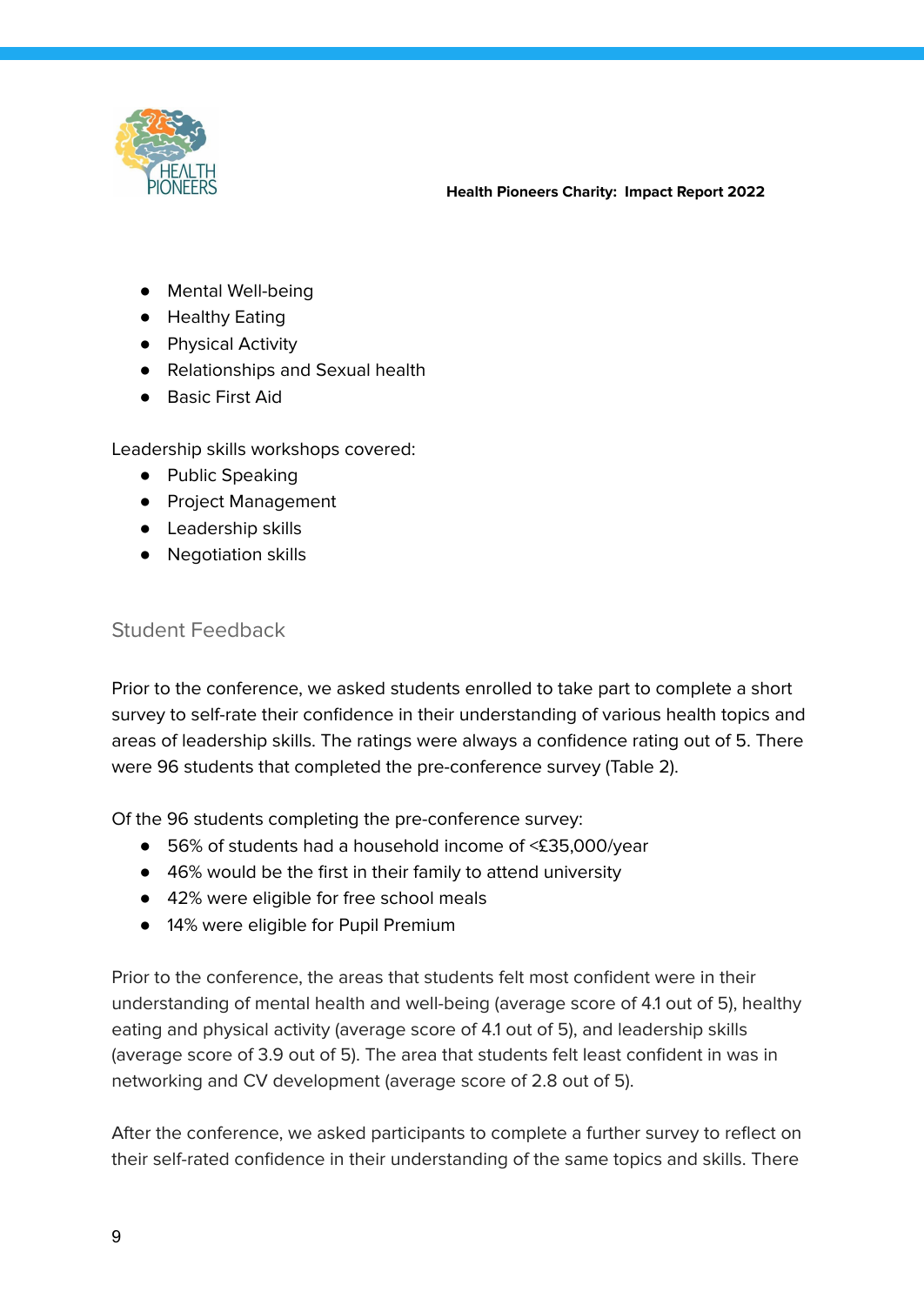

were 81 student responses to the post-conference survey (Table 2). The feedback shows that all students gained knowledge in the health topics and leadership skills domains, with the greatest improvements in confidence occuring in the areas of health inequalities, basic first aid and negotiation skills. The area that students felt least confident in, after the conference, remained in the area of networking and CV development (average score of 3.4 out of 5), a gain of only 0.6 points in confidence from before the conference.

|                                                                                              | Average<br>self-rated<br>confidence<br>score (out of 5)<br>before<br>conference | Average self-rated<br>confidence score<br>(out of 5) after<br>conference | Improvement in<br>confidence |
|----------------------------------------------------------------------------------------------|---------------------------------------------------------------------------------|--------------------------------------------------------------------------|------------------------------|
| How confident are you in<br>your understanding of<br>health inequalities                     | 3.2                                                                             | 4.5                                                                      | $+1.3$                       |
| How confident are you in<br>your understanding of<br>basic first aid                         | 2.9                                                                             | 4.5                                                                      | $+1.6$                       |
| How confident are you in<br>your understanding of<br>relationships and sexual<br>health      | 3.8                                                                             | 4.7                                                                      | $+0.9$                       |
| How confident are you in<br>your understanding of<br>mental health and<br>well-being         | 4.1                                                                             | 4.7                                                                      | $+0.6$                       |
| How confident are you in<br>your understanding of<br>healthy eating and physical<br>activity | 4.1                                                                             | 4.3                                                                      | $+0.2$                       |
| How confident are you in                                                                     | 3.3                                                                             | 4.5                                                                      | $+1.2$                       |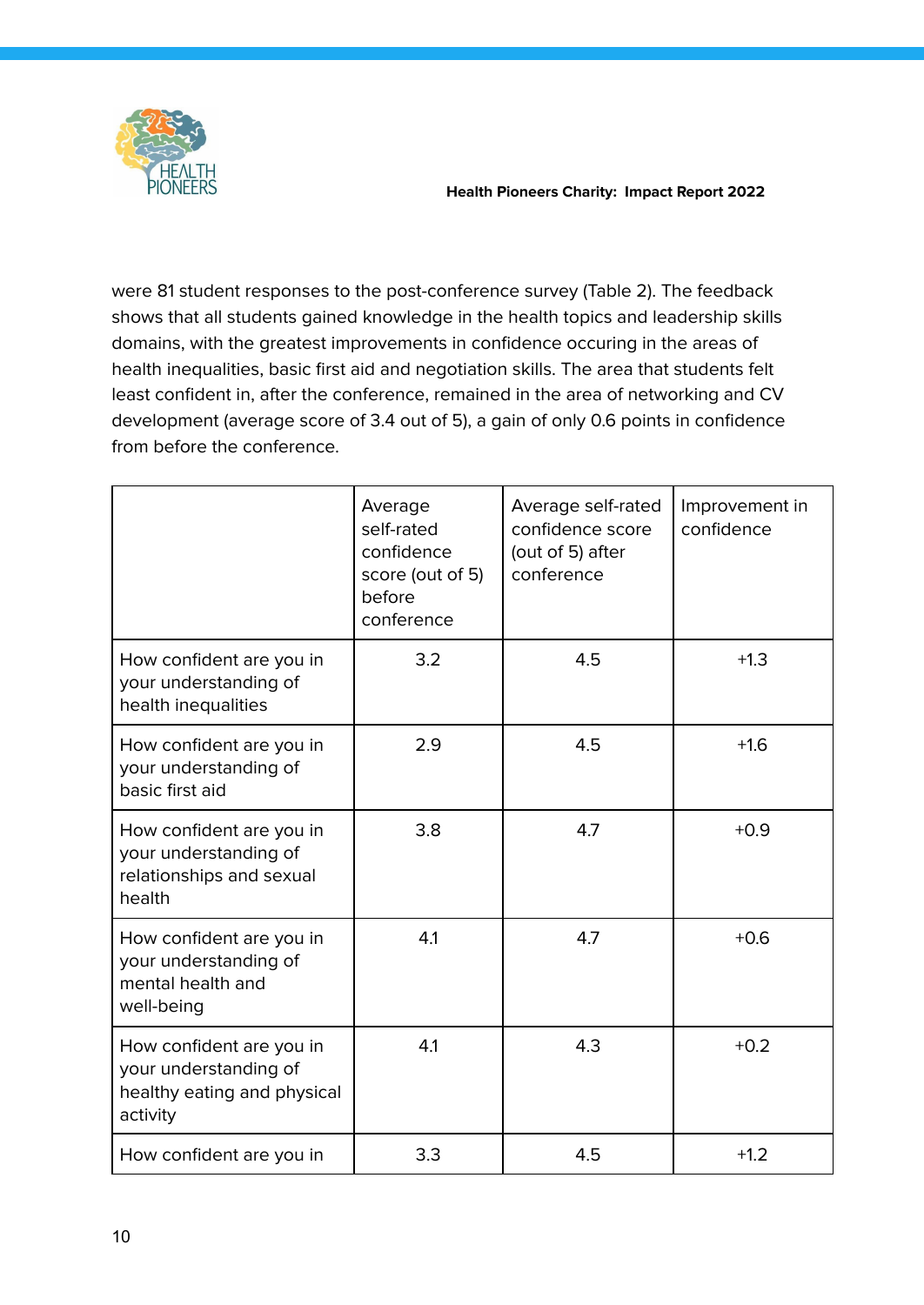

| your understanding of<br>project management                                           |     |     |        |
|---------------------------------------------------------------------------------------|-----|-----|--------|
| How confident are you in<br>your understanding of<br>good negotiation skills          | 3.3 | 4.4 | $+1.1$ |
| How confident are you in<br>your understanding of<br>leadership                       | 3.9 | 4.6 | $+0.7$ |
| How confident are you in<br>your understanding of<br>networking and CV<br>development | 2.8 | 3.4 | $+0.6$ |

Table 2: Participant self-rating scales before and after the Pathways To Health Conference on a variety of health and leadership skills topics. Before survey (n = 96), after survey (n = 81).

### **Participant Feedback**

"I was able to note down the interesting facts and terms I learned so that I can be more prepared to complete my project."

"Public Speakers made me more aware about the techniques I can use to present myself as more confident than I maybe actually am."

"I enjoyed the concise group activities as well as the info given as it was very informative and insightful."

"I loved the Street Doctors session because I learnt a lot and I can use this knowledge in emergencies now."

"I enjoyed this lesson due to how interactive it was from the start and how we were able to tell them questions and improve our own understanding of first aid as a health pioneer."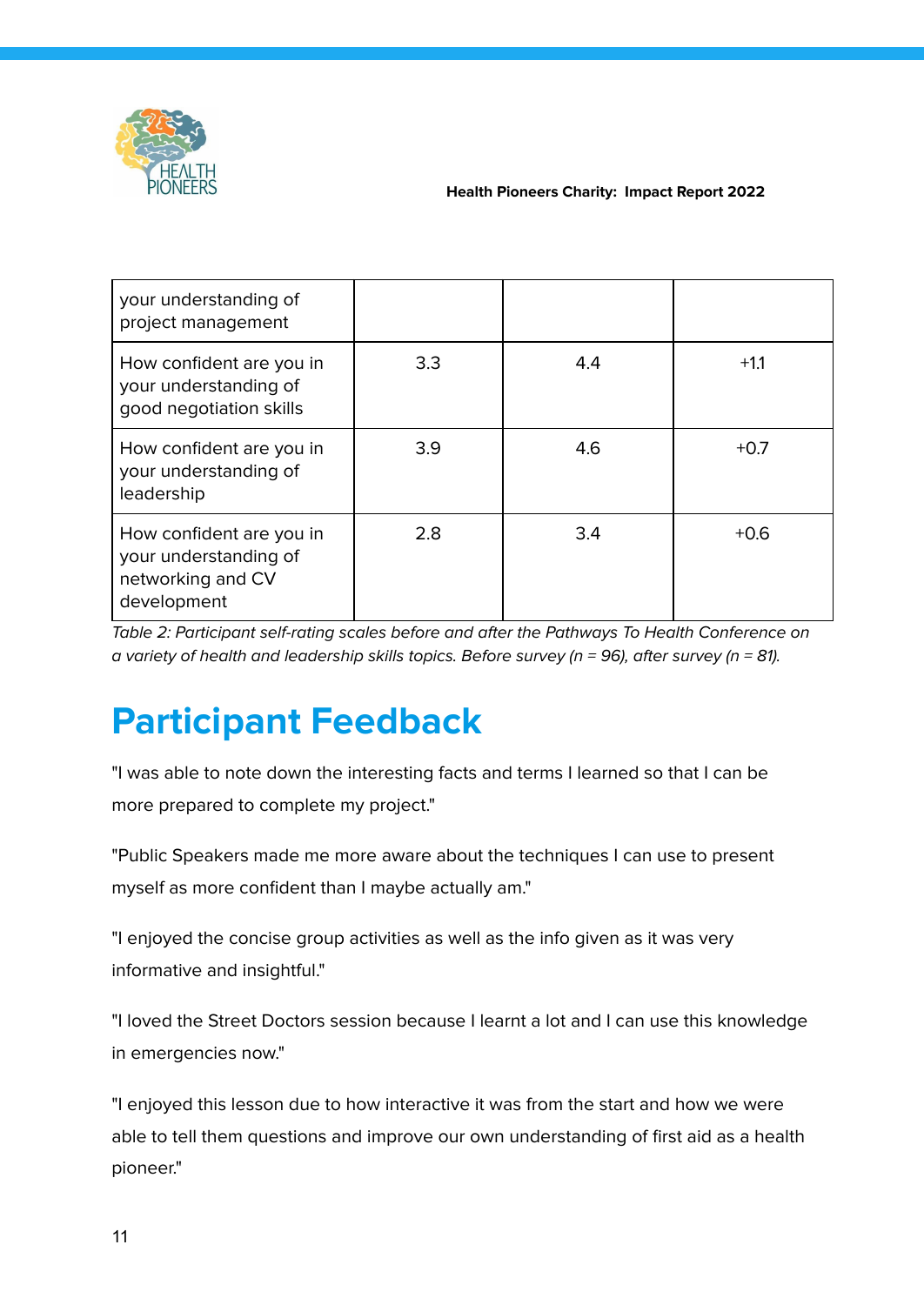

### **Word cloud: Pathways to Health Conference 2021**

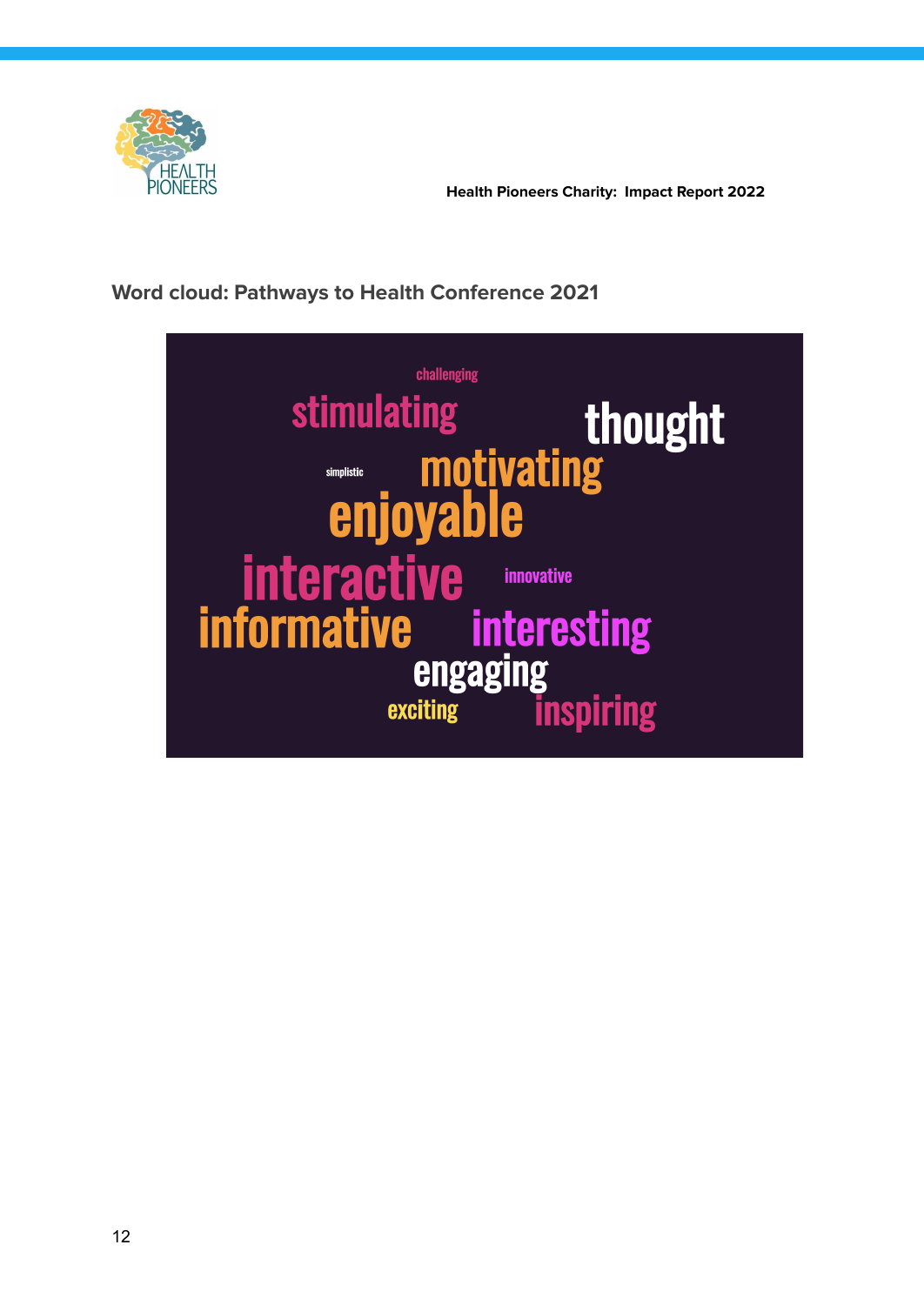

## <span id="page-12-0"></span>**Mentorship to Health**

Mentorship to Health is a programme created by Health Pioneers to tackle the socioeconomic inequality that exists within the healthcare system and applying to university. Our programme supports primarily state school students aged 16 and above who wish to pursue healthcare related careers.

Features of the scheme:

### **1. One-to-One mentorship programme**

Our mentorship programme matches students with senior university students or healthcare professionals to facilitate their application to study for a career in healthcare.

### **2. Talks & Workshops**

We host talks from professionals and current students to give students an insight into careers in healthcare and life at university. While hosting workshops that cover topics including personal statement writing, choosing the right course and university for you, preparing for entry exams, and perfecting interview technique.

### **3. Resources & Materials**

Access to bespoke resources curated by our team to help students apply and prepare for university.

### **4. Interview Preparation**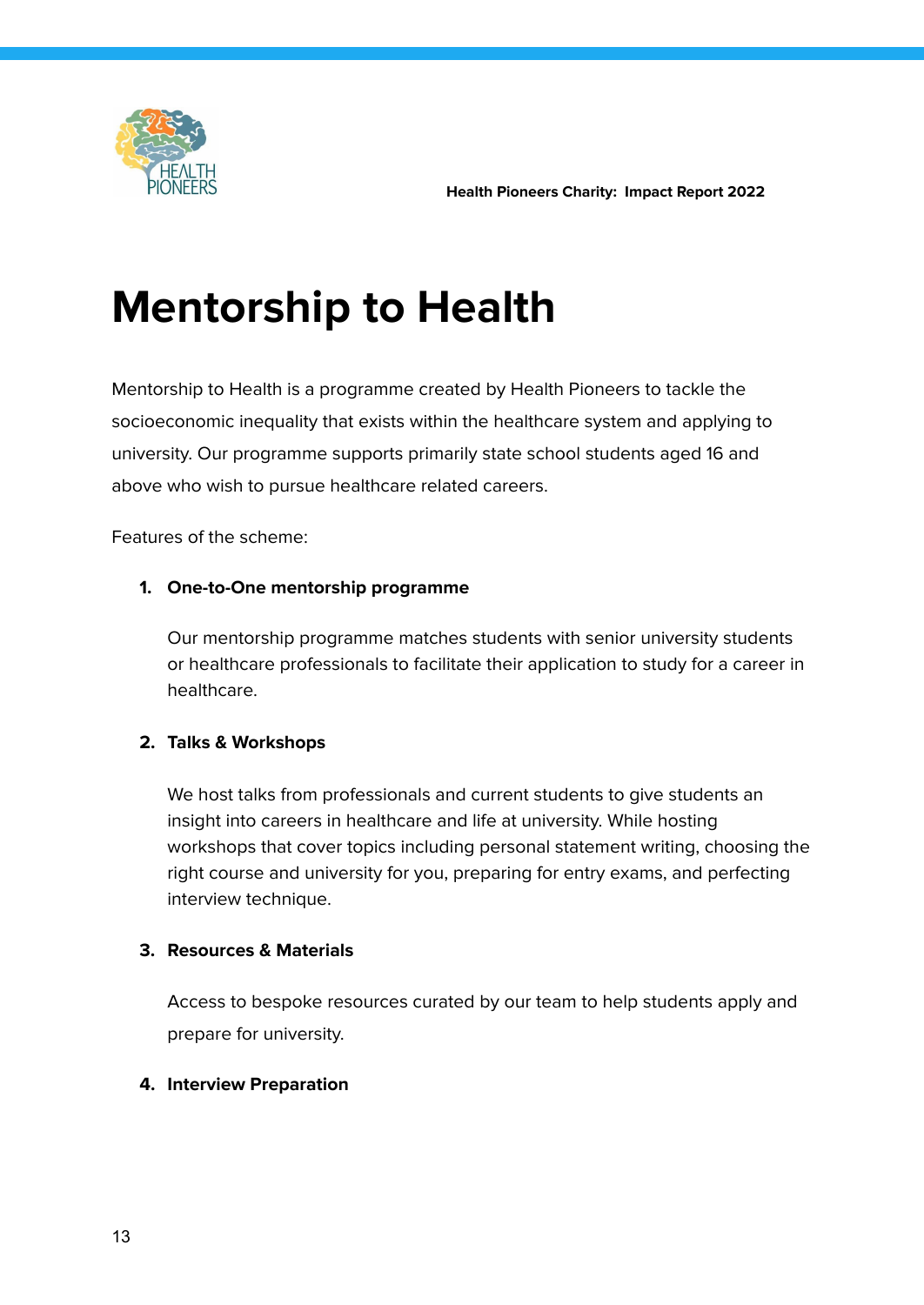



The program hosts interview workshops and one-on-one preparation to facilitate students' preparation for different types of interviews encountered at UK medical schools.

### <span id="page-13-0"></span>**Impact of Mentorship to Health**

Our first cohort joined during the COVID pandemic of 2020, applying to university in Autumn of 2020. For the information below, we refer to the academic year 2020 - 2021 as being the cohort of students who joined the scheme in the summer of 2020, applied to university in October 2020 and received their offers from universities by Spring/Summer term of 2021. We use this same timeline format for every subsequent academic year. Our current cohort, academic year 2022 - 2023 represents our third intake of students.

<span id="page-13-1"></span>Academic Year 2020 - 2021

During the academic year 2020 - 2021, a total of 136 students and 58 mentors participated in the Mentorship to Health scheme. All students consented to the collection of demographic and socioeconomic data regarding their individual and household background. A summary of the data is provided below (Table 3). Data was also collected regarding students' perceived barriers to successful admission and participation at a UK university medical school (Table 4).

| Gender                         | 71% female                         |
|--------------------------------|------------------------------------|
| Religious belief               | 55% Muslim, 33% Christian          |
| Ethnicity                      | 34% Bangladeshi, 21% Black African |
| Eligible for Free School Meals | 46%                                |

<span id="page-13-2"></span>Student Demographics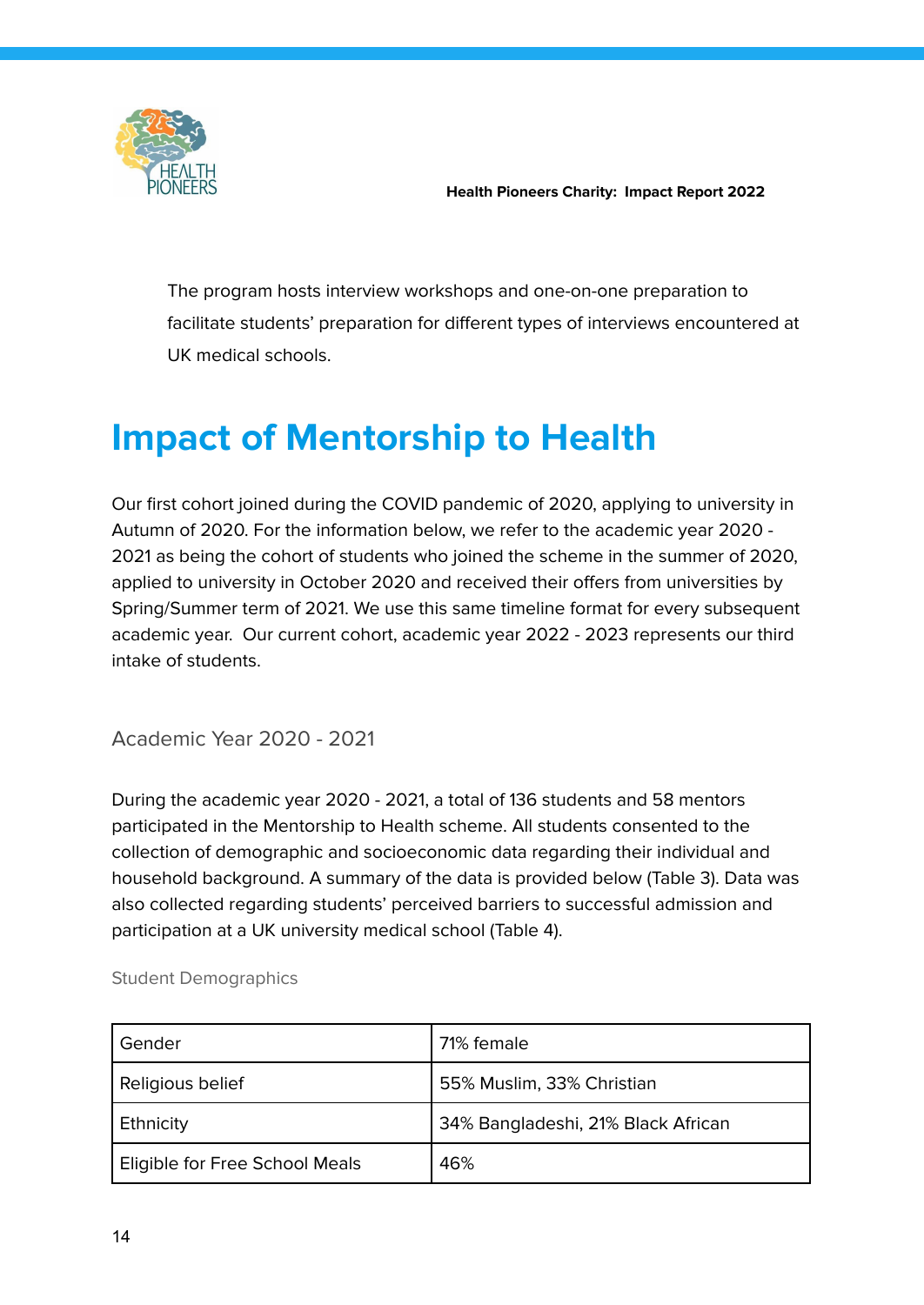

| Household income <£35,000/year            | 58% |
|-------------------------------------------|-----|
| Role as a Young Carer                     | 12% |
| First in their family to go to University | 52% |
| Estranged from their family               | 1%  |
| Identifying as having a disability        | 0%  |
| Part of the Travelling Community          | 0%  |
| <b>Pupil Premium</b>                      | 16% |
| Had been in care                          | 0%  |

Table 3: Demographic and socioeconomic data for students ( $n = 136$ ) engaged with the Mentorship To Health scheme in the academic year 2020 - 2021.

| Unsure if they would obtain required<br>academic grades | 48.5% |
|---------------------------------------------------------|-------|
| Financial constraints                                   | 45.5% |
| Worries about not fitting in at university              | 42.4% |

Table 4: Summary of the most common perceived barriers to successful admission to a UK University Medical School, academic year 2020 - 2021.

<span id="page-14-0"></span>End of Scheme Evaluation

Of the 136 students that enrolled, only 25 students (20%) responded to our end of programme feedback form.

The top three university choices were:

- 1. King's College London (48.5%)
- 2. University of Nottingham (39.4%)
- 3. University College London (36.4%)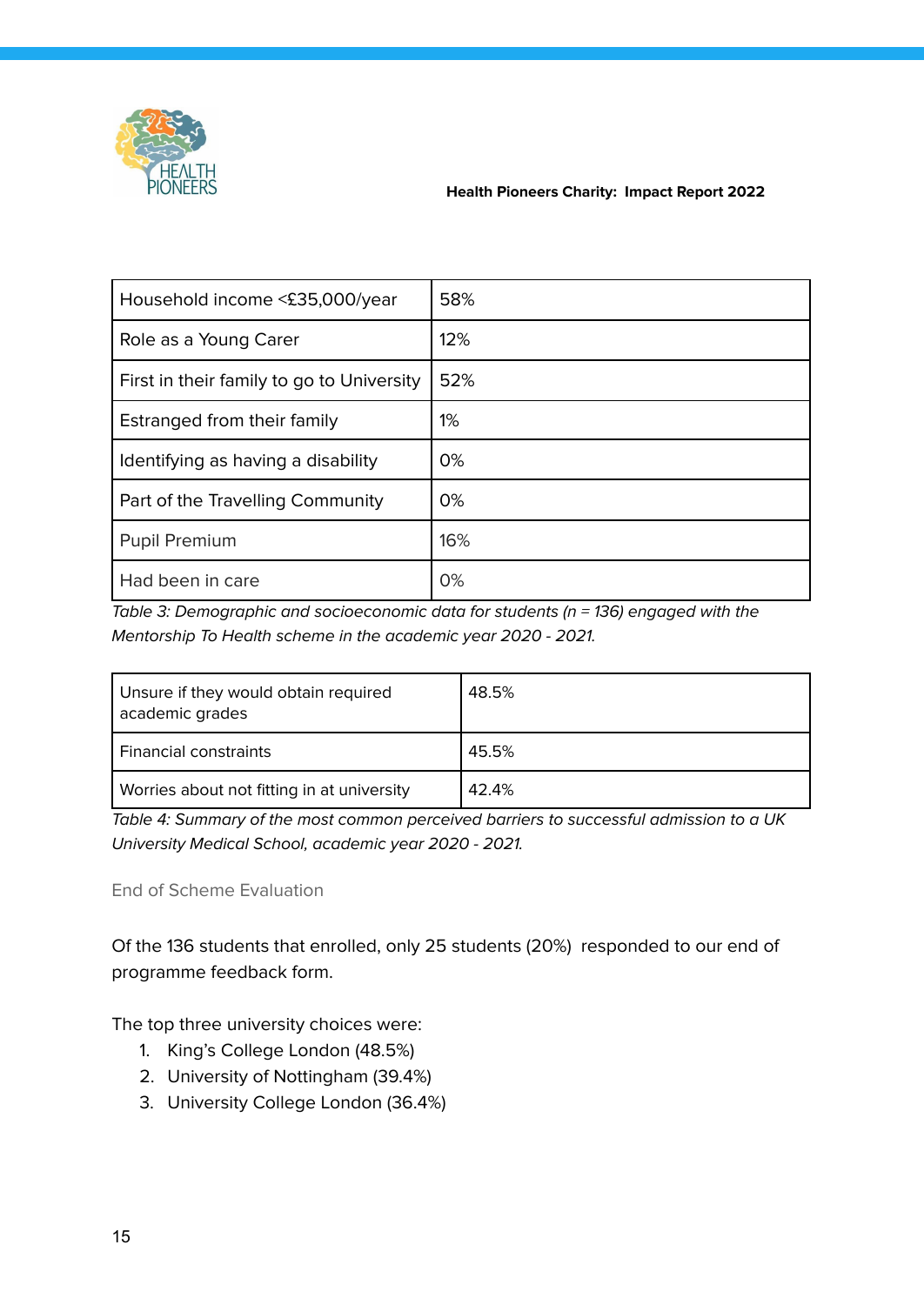

The most frequent universities inviting students for interview were:

- 1. King's College London (28%)
- 2. University of Nottingham, University College London, Barts and the London Medical School (16%)
- 3. University of Exeter (12%)
- 4. University of Oxford (12%)

The most frequent universities issuing a conditional offer after interview:

- 1. Barts, Nottingham, King's College London (16%)
- 2. University of Oxford (12%)
- 3. University of Exeter, University College London, St George's University and Kent & Medway Medical School (8%)
- 4. Received no offer (24%)

Our programme was a success and proved popular with the students:

- 94% of students were "Very likely" to recommend the Mentorship to Health scheme to a friend.
- 95% ranked mock interview preparation as 5 out of 5 on a scale of usefulness.
- 82% ranked their mentor 5 out of 5 on a scale of usefulness.

### <span id="page-15-0"></span>Academic Year 2021 - 2022

During the academic year 2021 - 2022, a total of 131 students and 54 new mentors participated in the Mentorship to Health scheme. All students consented to the collection of demographic and socioeconomic data regarding their individual and household background. A summary of the data is provided below (Table 5). Furthermore, Health Pioneers collected data regarding perceived barriers to applying to Medical School at UK Universities, grouped below into barriers to successful admission (Table 6) and barriers to applying outside of London (Table 7). When choosing university, 64% of students selected their university based on national ranking, whilst 60% of students also considered how near the university is to their family/current home.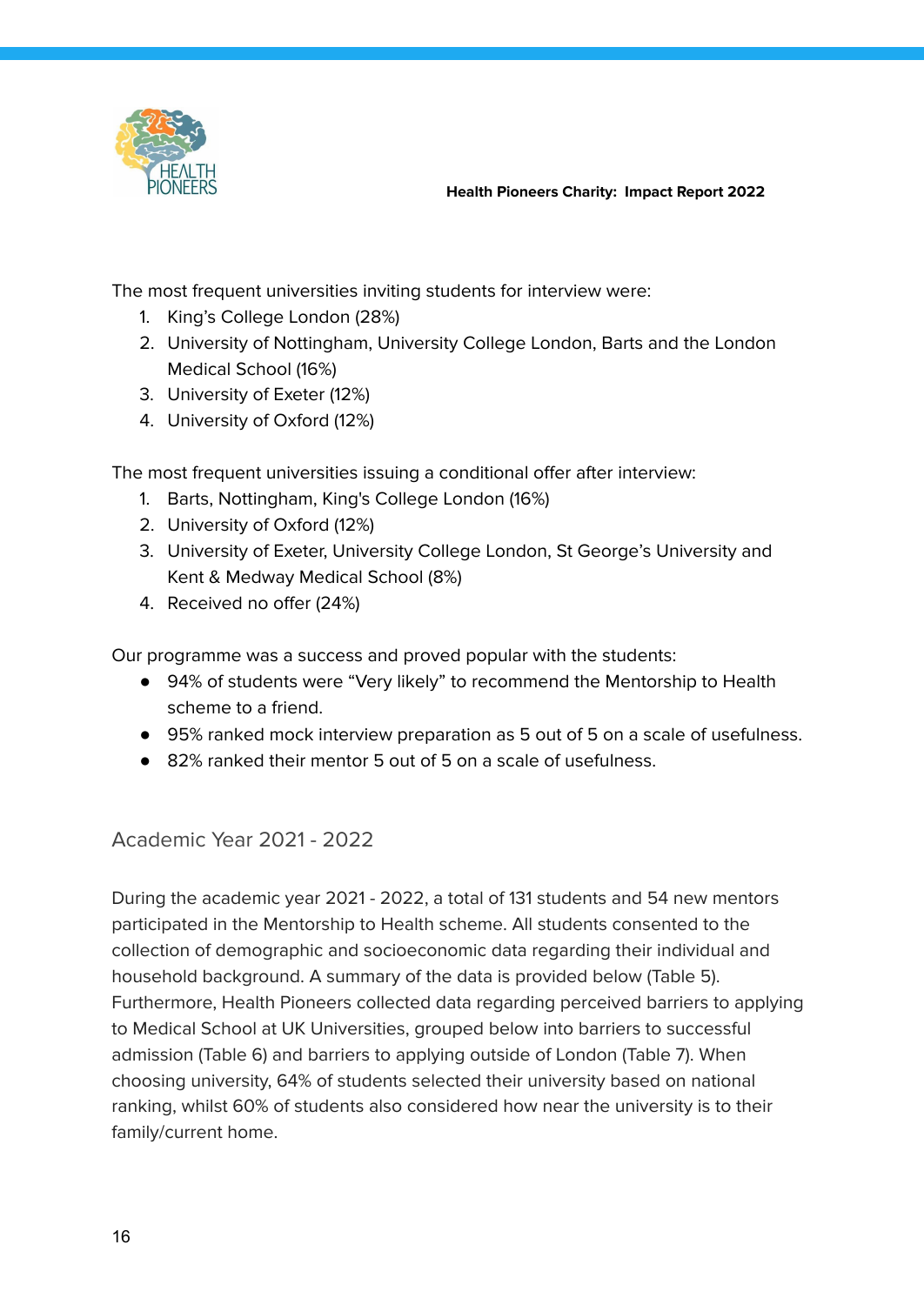

### <span id="page-16-0"></span>Student Demographics

| Gender                                       | 79% female, 20% male, 1% non-binary.                           |
|----------------------------------------------|----------------------------------------------------------------|
| Religious belief                             | 57% Muslim, 28% Christian                                      |
| Ethnicity                                    | 32% Bangladeshi, 27% Black African, 2%<br><b>White British</b> |
| Eligible for Free School Meals               | 44%                                                            |
| Household income <£35,000/year               | 66%                                                            |
| Role as a Young Carer                        | 6%                                                             |
| First in their family to go to<br>University | 54%                                                            |
| Estranged from their family                  | 0%                                                             |
| Identifying as having a disability           | 5%                                                             |
| Part of the Travelling Community             | 0%                                                             |
| Eligible for Pupil Premium                   | 8% (49% not sure if they were eligible)                        |
| Had been in care                             | 0%                                                             |
| Refugees                                     | 0%                                                             |

Table 5: Demographic and socioeconomic data for students (n = 131) engaged with the Mentorship To Health scheme in the academic year 2021 - 2022.

| Competition ratios                               | 78% |
|--------------------------------------------------|-----|
| Lack of work experience                          | 69% |
| Lack of confidence in UCAS Personal<br>Statement | 55% |
| Feeling generally underprepared for what         | 53% |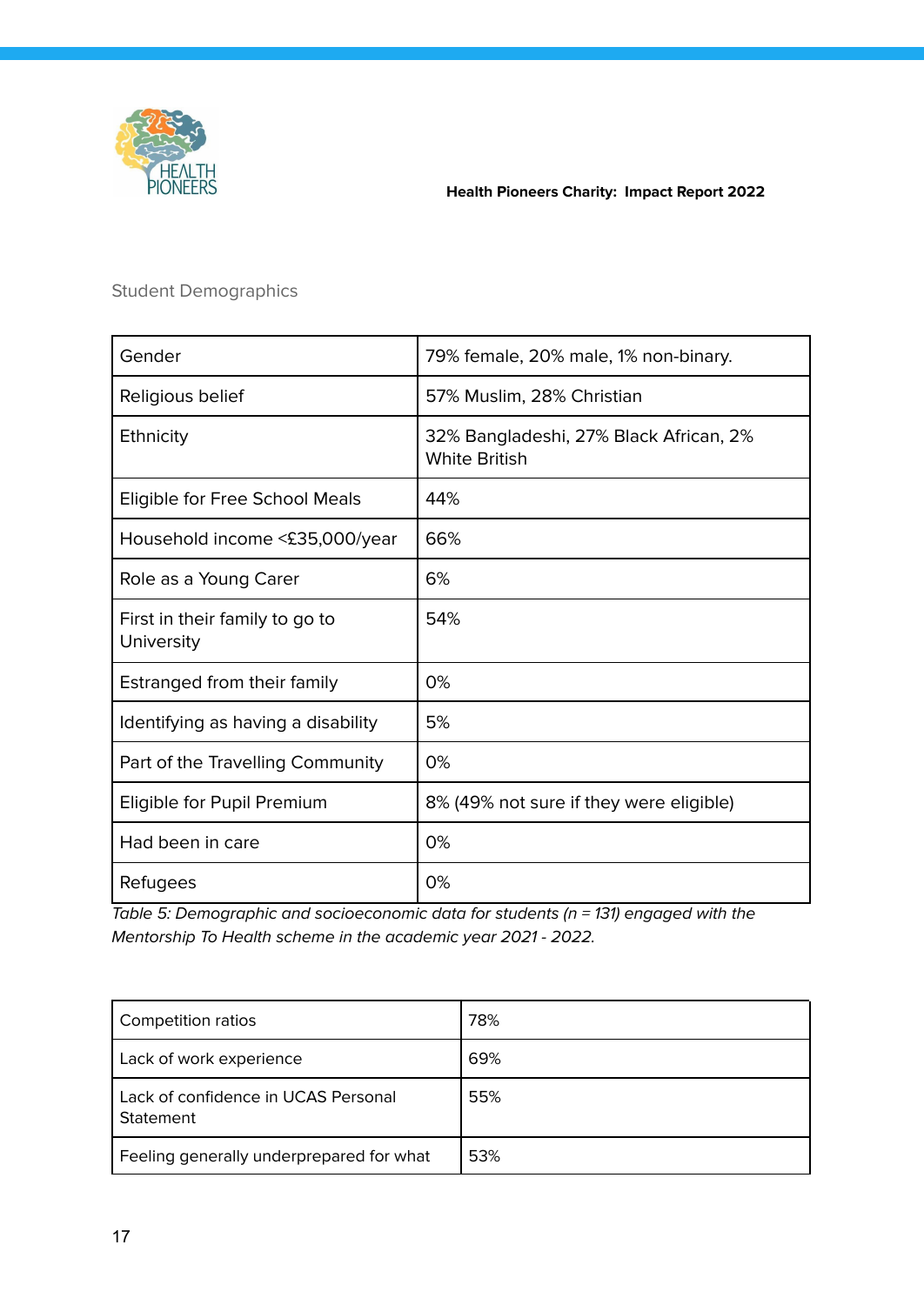

| university expect from applicants                                           |     |
|-----------------------------------------------------------------------------|-----|
| I feel there is a lack of adequate mentoring<br>when applying to university | 47% |

Table 6: Summary of the most common perceived barriers to successful admission to a UK University Medical School (n = 131), academic year 2021 - 2022.

| Fear of not fitting in                                | 47% |
|-------------------------------------------------------|-----|
| Fear of living away from home                         | 41% |
| Fear of racism                                        | 40% |
| Cultural reasons - family wants me to live at<br>home | 37% |

Table 7: Summary of the most common perceived barriers to leaving London to study medicine at a UK University Medical School (n = 131), academic year 2021 - 2022.

<span id="page-17-0"></span>End of scheme evaluation

There are currently 131 students enrolled in the scheme. Evaluation of the scheme with participant feedback will be collected in the same manner as for the academic year 2020 - 2021 cohort.

### <span id="page-17-1"></span>**Participant Feedback**

"I found the application process to be overwhelming. The support that the scheme had given me helped me to feel confident within my application but also that I have chosen the right path for me."

"I loved the support with interviews and that really helped me feel confident"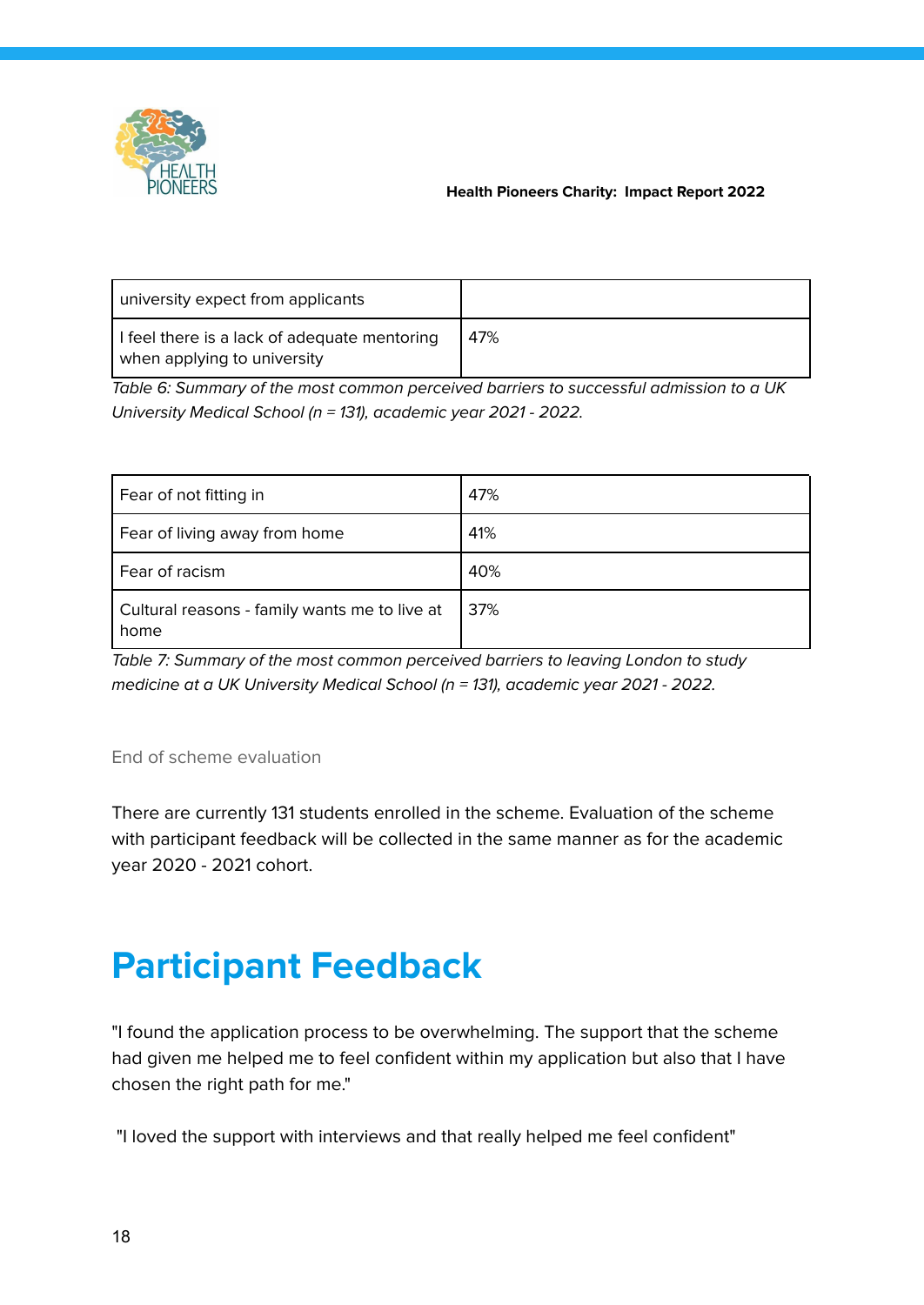

"My mentor was very supportive and helpful throughout the process. Also the online sessions were very informative"

"Incredibly interactive and suited to my needs!"

"The advice and support that is given, is priceless and helped me apply strategically. I really felt I was supported and made my medicine application so much easier because I did not feel alone! I am so grateful to my mentors for all of their help!"

"Helped me to plan out the steps I needed to take and having gotten the really good advice I knew how to be strategic, what to expect, what things would be impressive in a personal statement/ interview"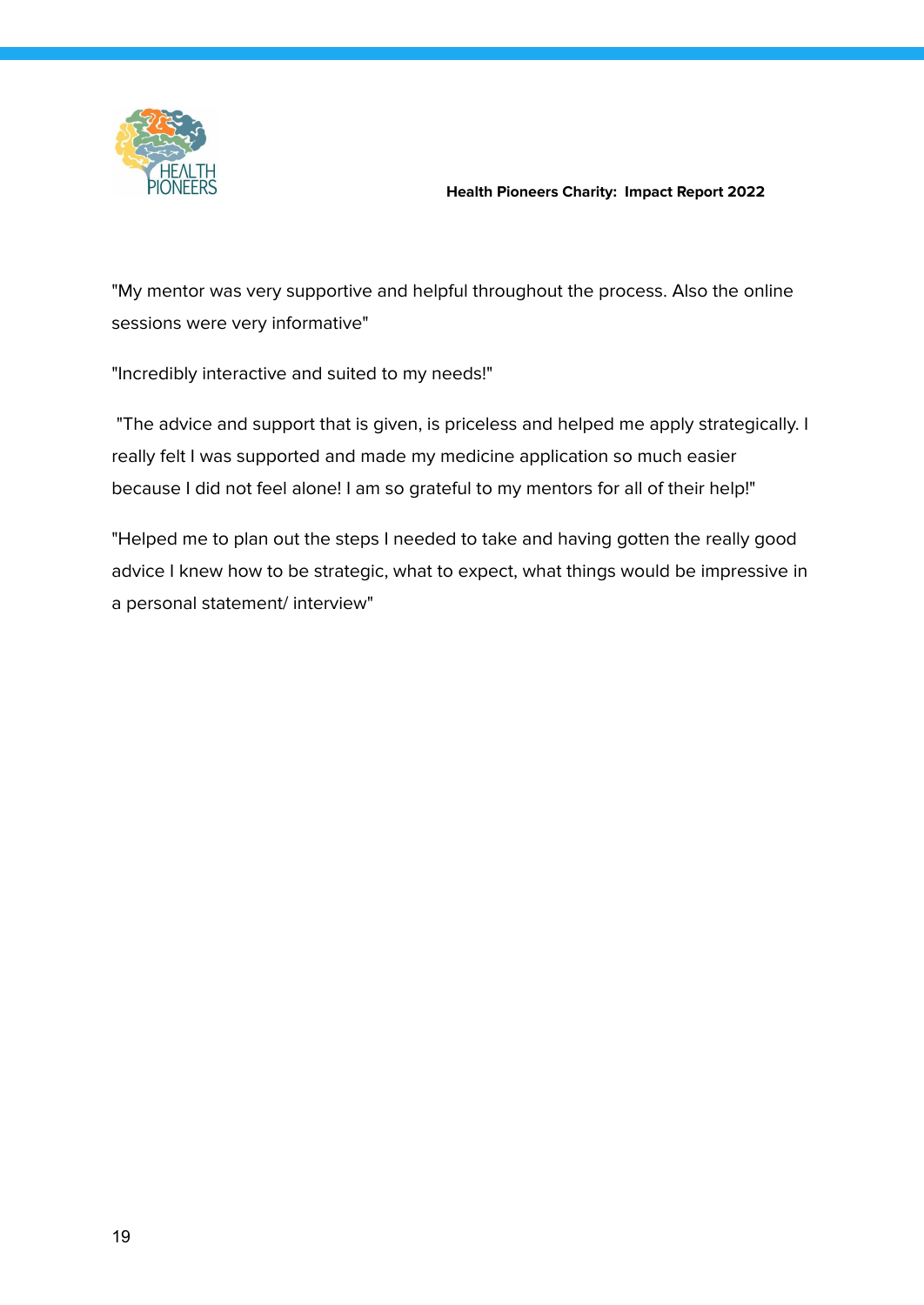

## **Social Media Team**

The social media team is responsible for the maintenance of all social media accounts including: Instagram, Twitter, Facebook and the website ([https://www.healthpioneerscharity.com\)](https://www.healthpioneerscharity.com/contact-us). All material is subject to discussion within the social media team, the wider volunteer body and the Trustees, with the responsibility of any publicly shared material being that of the Trustees. Any and all original material containing student work or identifiable information is only used with the permission of those involved.

## <span id="page-19-0"></span>**Research team**

The research team is responsible for the data handling and processing of any and all data pertaining to the participants of any scheme within the Health Pioneers charity, both of students and volunteers. All data collected for research purposes are done with full written consent from participants, who are permissible to withdraw their information at any time. Any data processing is done with anonymised data sets and only those with full accreditation with Good Clinical Practice and Disclosures and Barring Service are permitted to handle sensitive or identifiable data.

## <span id="page-19-1"></span>**Financial Review**

| Total April 2021          | £201.74                |  |
|---------------------------|------------------------|--|
| <b>Voluntary Receipts</b> | £1114.19               |  |
| <b>Money Spent</b>        | £123.82 (Google Suite) |  |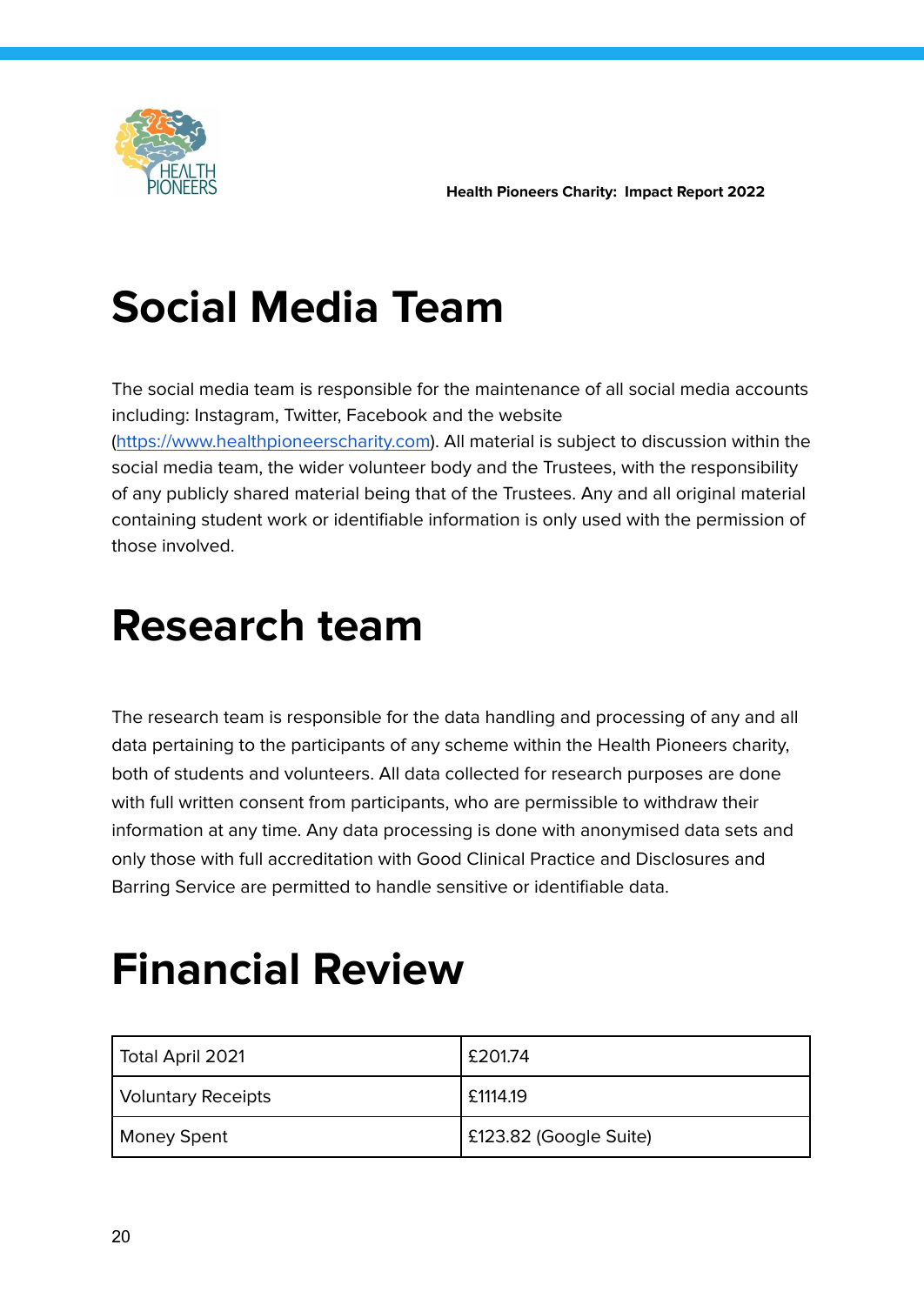

| Total March 2022 |  |
|------------------|--|
|                  |  |

£119211

## <span id="page-20-0"></span>**Volunteers**

Health Pioneers Charity would like to thank all the volunteers who work so hard to deliver a professional, committed and dynamic service to all the students who engage with our programs. Without our volunteers we would not be able to offer such a resourceful and interesting service, nor would we be able to offer assistance and advice to so many students. It is their dedication and hard work that ensures our programs are successful, impactful and enjoyable. In addition we would like to thank Street Doctors for hosting first aid sessions and Queen Mary University and East London NHS Foundation Trust for providing us with resources and venues for our Health and Leadership Weekends.

# <span id="page-20-1"></span>**Structure, Governance & Management**

The enrollment and supervision of all volunteers who work with Health Pioneers is supervised by the Trustees. All volunteers are subject to a Disclosure and Barring Service (DBS) check before commencing service with the charity. All healthcare professionals are regulated by and registered with their respective registering body. All students are regulated by professional standards outlined by their respective Universities and Medical Schools, as well as by our charities' policy and governance. Details of the latter can be found on our website.